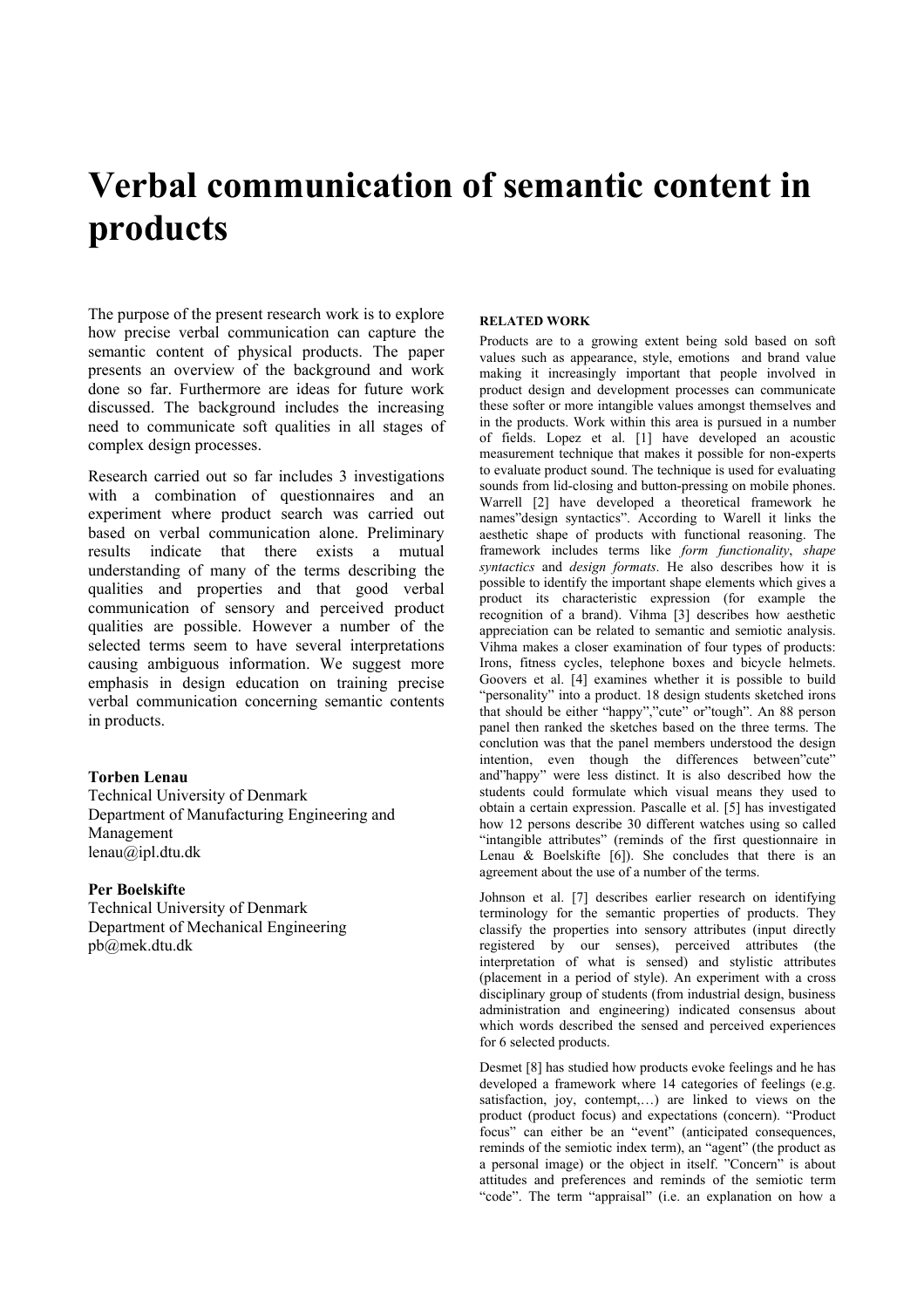certain product evokes a certain feeling) links "focus" and "concern" to the feelings given by the product. He has furthermore developed an elegant and comprehensive webbased database (Product & Emotion Navigator). Here 32 persons describe the feelings that a larger number of different products give them. Every single product is documented with a picture and a description in accordance with the above mentioned dimensions of analysis. From the database it can be seen that there are very large differences between how precise and articulated the persons are in the description of their "appraisal". We see this as an indication for the need of awareness for the terminology we are in the process of identifying.

We have also encountered this need when searching for materials that play a role for the semantic qualities in products, e.g. in the materials encyclopaedia Design inSite [9].

Restrepo [10] describes the development and testing of a *Content Based Image Retrieval System* for the designer. Restrepo pursues getting results without having to describe, organize and index each image, as is necessary in current systems to handle design precedents, escaping the subjectivity of the interpretations, escaping the imprecisions of language and avoiding differences in opinions between the users. In his approach, a search is therefore based on the semantic distance between two concepts instead of matching keywords, and the fact that the concepts are given to the system using examples of images instead of keywords.

|                                                                                                                                                                         |                                    | $\bullet$ Sansede og symbolske karakteristika - spørgeskema 1 - Microsoft Inte $ -  \Box $ |               |  |  |  |  |
|-------------------------------------------------------------------------------------------------------------------------------------------------------------------------|------------------------------------|--------------------------------------------------------------------------------------------|---------------|--|--|--|--|
| Edit<br>File                                                                                                                                                            | View<br>Favorites<br>Tools<br>Help |                                                                                            | 4             |  |  |  |  |
|                                                                                                                                                                         |                                    | 6 B                                                                                        | $\rightarrow$ |  |  |  |  |
| Address <b>@</b> http://ipt.dtu.dk/%7Elenau/soft/soft1.htm<br>$\Rightarrow$ Go<br>Links                                                                                 |                                    |                                                                                            |               |  |  |  |  |
| $\overline{\phantom{a}}$<br><b>SPØRGESKEMA 1</b><br>Giv eksempler på emner/produkter du synes er repræsentative<br>for nedenstående sansede og symbolske karakteristika |                                    |                                                                                            |               |  |  |  |  |
|                                                                                                                                                                         | <b>SANSEDE KARAKTERISTIKA</b>      |                                                                                            |               |  |  |  |  |
|                                                                                                                                                                         | Form (form)                        | <b>EKSEMPEL PÅ EMNE</b>                                                                    |               |  |  |  |  |
|                                                                                                                                                                         | Organisk Ari form (organic)        | Silikone                                                                                   |               |  |  |  |  |
|                                                                                                                                                                         | Afrundet (rounded)                 | Kugle                                                                                      |               |  |  |  |  |
|                                                                                                                                                                         | Strømlinet (aerodynamic)           | Fly                                                                                        |               |  |  |  |  |
|                                                                                                                                                                         | Kantet (angular)                   | Kasse                                                                                      |               |  |  |  |  |
|                                                                                                                                                                         | Flad (flat)                        | Papir                                                                                      |               |  |  |  |  |
|                                                                                                                                                                         | Aflang (Long)                      | Stolpe                                                                                     |               |  |  |  |  |
|                                                                                                                                                                         | Farve (colour)                     |                                                                                            |               |  |  |  |  |
|                                                                                                                                                                         | Varm (warm)                        | Appelsin                                                                                   |               |  |  |  |  |
|                                                                                                                                                                         | Kold (cold)                        | ls                                                                                         |               |  |  |  |  |
|                                                                                                                                                                         | Klar (clear)                       | Kildevand                                                                                  |               |  |  |  |  |
|                                                                                                                                                                         | Lys (light)                        | Lampe                                                                                      |               |  |  |  |  |
|                                                                                                                                                                         | Mørk (dark)                        | Chokolade                                                                                  |               |  |  |  |  |
| e <sup>1</sup> Done                                                                                                                                                     | Kenilia (Henna)                    | <b>Lannoctol</b><br><b>O</b> Internet                                                      |               |  |  |  |  |

**Figure 1: Questionaire 1 as seen from the students.** 

### **EXPERIMENTS WITH SEMANTIC QUALITIES USING QUESTIONAIRES**

Using questionaires it is realistic to carry out experiments with a larger group of people. We formulated 2 questionaires based on work from [7] where a revised vocabulary was generated. This was tested on 2 groups of design engineering students (50 students each time). The results were similar for the 2 tests indicating a general agreement about the meaning of most of the attributes. However the tests also showed that there were ambiguous words, where a number of meanings were associated to a word. The first test is reported in [6]. In the following a more brief description of the experiments and the results are given.

## **Questionaire 1**

In the first questionaire (figure 1.) the students should tell which products they thought were described by each word in questionnaire 1. The instruction was that they should write the first thing that comes to mind, and not be speculative. Knowing that they had only 45 minutes to describe the 92 attributes gave them about 30 seconds for each attribute. The purpose was to find out if the words were meaningful to the students and if they associated them to types of products that are similar. Furthermore being forced to consider each of the 92 attributes gave them an overview of the lists. In this way it became realistic to fill out the second questionnaire.

The answers from questionnaire 1 were evaluated by counting how many identical or similar products there were for each attribute and by judging if the attribute was interpreted in an unclear, clear or very clear way. Answers to the attribute "organic form" varied from "clay" (probably meaning any undefined shape), "a sponge" (probably meaning an amorphous shape), "a ball" (which is a well defined geometric shape), "a part of the body" (something smoothly curved). We thought that the interpretations were so far apart so we classified the attribute as unclear. Answers to the attribute "rounded form" on the other hand seemed much more focused (many answered "ball" and the majority of the rest had answers like "VW beetle", "handle" and "Apple computer") and was therefore classified as very clear. Based on the answers we classified 17 of the 92 attributes as unclear, 12 attributes were clear and the remaining 63 attributes seems to have a clear and distinct meaning to the students.

#### **Questionaire 2**

Secondly they filled out questionnaire 2 presenting 4 different products: A digital camera, a bicycle lamp, a shaving brush and working gloves. We had 2 samples of each product (except the shaving brush) which were passed around. Furthermore the pictures in figure 2 were projected on a screen. Selecting the products was a compromise: Considering the number of attributes in the questionnaire it was only realistic to have 4 products. So we selected products which represented as wide range of options as possible for the sensory attributes.



**Figure 2: The four products used for questionaire 2.** 

The answers from questionnaire 2 are quantitative and it was therefore possible to make a statistical evaluation. The results from the sensory attribute section in questionnaire 2 are grouped into 8 groups (form, colour, glossyness,…). Within each group one or more words can be selected. Attributes that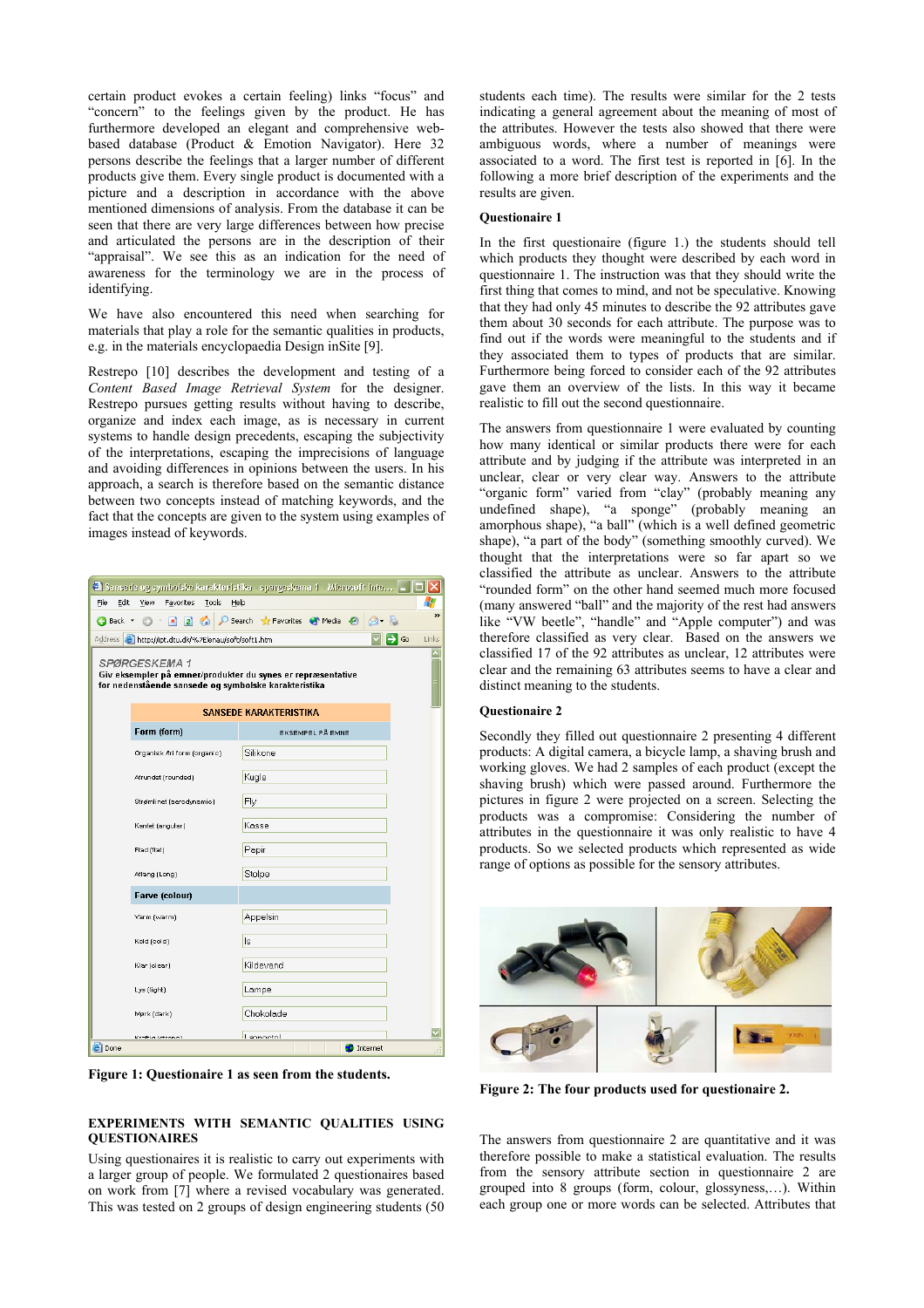were chosen by a significant amount of the students are shown in table 1 and 2.

|                                         | Significant words (and words that are not significant<br>but chosen many times) |                                                         |                                       |                                                        |  |
|-----------------------------------------|---------------------------------------------------------------------------------|---------------------------------------------------------|---------------------------------------|--------------------------------------------------------|--|
|                                         | Grey fields are not significant but most chosen<br>words are shown              |                                                         |                                       |                                                        |  |
|                                         | <b>Digital</b><br>camera                                                        | <b>Bycycle</b><br>lamps                                 | Shaving<br>brush                      | Working<br>gloves                                      |  |
| Form<br>(form)                          | Angular                                                                         | (Organic),<br>rounded.<br>(aero-<br>dynamic),<br>(long) | (Organic),<br>rounded.<br>angular     | Organic,<br>(rounded).<br>flat                         |  |
| Farve<br>(colour)                       | Cold.<br>(Muted)                                                                | (cold),<br>dark,<br>(strong)                            | Warm,<br>cold,<br>(light),<br>(muted) | (Warm),<br>light,<br>(strong),<br>(muted)              |  |
| Glans<br>(glossy-<br>ness)              | Semi<br>glossy,<br>metallic                                                     | Semi<br>glossy,<br>(glossy<br>transpa-<br>rent)         | Matte,<br>glossy,<br>metallic         | Matte                                                  |  |
| Over-<br>flade-<br>tekstur<br>(texture) | Smooth                                                                          | Smooth,<br>rubbery                                      | Smooth,                               | Rubbery                                                |  |
| Følelse<br>(feel)                       | Hard,<br>cold.<br>(heavy),<br>stiff                                             | Hard,<br>(cold),<br>(heavy),<br>stiff                   | Soft.<br>hard.<br>cold,<br>(heavy)    | Soft.<br>(warm),<br>(light),<br>(flexible),<br>(stiff) |  |
| Lugt<br>(smell)                         | (Artificial)                                                                    | Artificial                                              | (Natural)                             | (stale),<br>(natural),<br>(artificial)                 |  |
| $\overline{S}$ mag<br>(taste)           |                                                                                 |                                                         | $\overline{a}$                        | (salt),<br>(bitter)                                    |  |
| Lyd<br>(sound)                          | (Muffled)                                                                       | (Muffled)                                               | Muffled                               | (muffled)                                              |  |

**Table 1: Answers from questionnaire 2: Significant (and close to significant) sensory words for the 4 products** 

| <b>Digital</b>                                                                                                                                       | <b>Bycycle</b>                                                 | <b>Shaving</b>                                                                                                                  | <b>Working gloves</b>                                                                                                                   |
|------------------------------------------------------------------------------------------------------------------------------------------------------|----------------------------------------------------------------|---------------------------------------------------------------------------------------------------------------------------------|-----------------------------------------------------------------------------------------------------------------------------------------|
| camera                                                                                                                                               | lamps                                                          | brush                                                                                                                           |                                                                                                                                         |
| Expensive<br>Trendy<br>Clinical<br>Clever<br>Exclusive<br>Minimal<br>Elegant<br>Functional<br>Futuristic<br>Mass-<br>produced<br>High-tech<br>Mature | Common<br>Minimal<br>Functional<br>Mass-<br>produced<br>Simple | Expensive<br>Classic<br>Exclusive<br>Inviting<br>Elegant<br>Masculine<br>Functional<br>Historic<br>Handmade<br>Simple<br>Mature | Common<br>Rugged<br>Anonymous<br>Clumsy<br>Masculine<br>Informal<br>Robust<br>Functional<br>Mass-produced<br>Simple<br>Mature<br>Strong |

**Table 2: Significant symbolic words for the 4 products. Significant here means 20 or more of the 27 answers.** 

## **EXPERIMENT WITH SEMANTIC QUALITIES AT THE DANISH ARTS AND CRAFTS MUSEUM**

Another expriment was caried out as part of a workshop with participants from the 3<sup>rd</sup> Nordcode seminar on design communication in April 2004. The experiment were carried out at The Technical University of Denmark and at the Danish Arts and Crafts Museum. The purpose was again to explore how precisely verbal communication could capture the semantic content of physical products. The participants first made the exercises with the questionaires described in the previous section. Then the 12 participants in groups of 2 selected exhibited products at the Danish Arts and Crafts Museum and described them verbally. This means that 12 products were selected. Based on the verbal description other teams should then identify the products in question. 5 of the products were identified.



**Figure 3: Oven.** 

The experiment indicates that it is possible in a few words to capture an essence of a products semantic content. 2 examples of products chosen in the experiment are shown in figure 3 and 4. The oven in figure 3 was easy to identify due to distinct attributes like dark colour, decorated, rough, clumsy, ornamental and historic. These attributes were distincly different for the products around the oven. The jugs in figure 4 illustrates that it can be more difficult to distinguish between similar products. Both jugs are glossy, metallic, smoothly textured, minimalistic and simple.



**Figure 4: 2 jugs.** 

The experiment also illustrated a number of problems in using this type of explorative research. Many participants chose a larger number of words (in some cases more than 30!) to describe the products which maybe made the message less precise. It is not clear if the participants thought that the many words were necessary to give a comprehensive description of the objects or if the formulation and layout of the lists invited to select the large number of words. Another obstacle was that the form of the experiment reminded of a game, and some participants therefore faced the dilemma: Should they describe